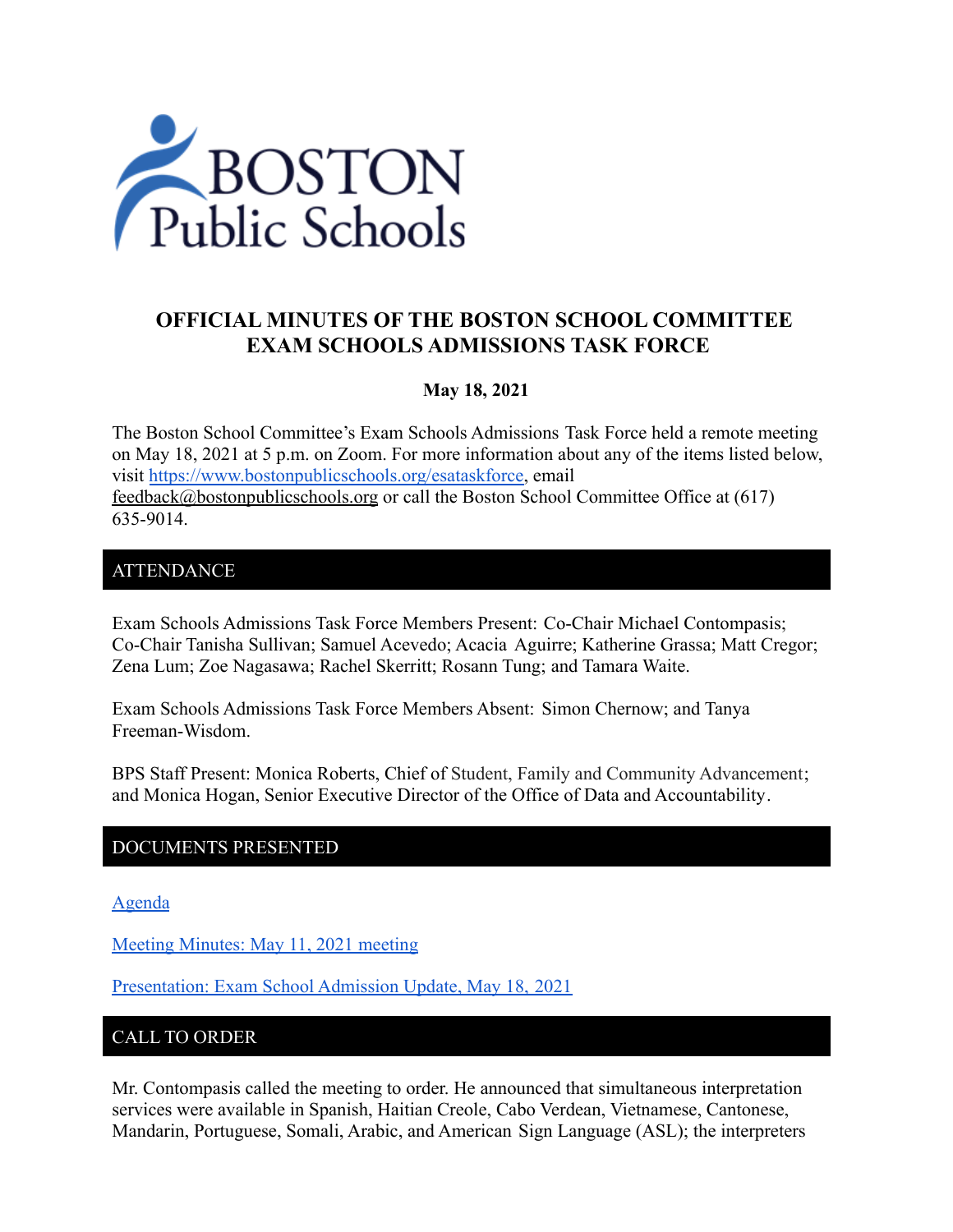#### **Exam Schools Admissions Task Force Remote Meeting Zoom** *May 18, 2021*

introduced themselves and gave instructions in their native language on how to access simultaneous interpretation by changing the Zoom channel.

Ms. Parvex called the roll. Mr. Chernow and Dr. Freeman-Wisdom were absent. Mr. Acevedo, Ms. Aguirre, and Ms. Waite arrived after roll call.

#### APPROVAL OF MEETING MINUTES: MAY 11, 2021

*Approved –* The Task Force unanimously approved the minutes of the May 11, 2021 Exam Schools Admissions Task Force meeting.

### PRESENTATION

Monica Roberts, Chief of Student, Family and Community Advancement, and Monica Hogan, Senior Executive Director of the Office of Data and Accountability, reviewed additional data requested by the Task Force related to the exam schools admissions results for School Year 2021-2022.

Ms. Roberts started by presenting responses to questions asked regarding Massachusetts Department of Elementary and Secondary Education (MA DESE). She said that the Massachusetts Department of Elementary only collects aggregate enrollment data for non-public schools. Regarding the question about sub-separate classrooms in the exam schools, she said that the Office of Special Education was working with the school leaders, and that the schools will be staffed to provide the services, including students' individual education plans (IEP) and in the case that a substantially separate classroom is needed, that would be provided.

Ms. Hogan gave an update on the Census Tract and then continued with additional data on exam school invitations, specifically the percentage of invitations by school by student group for both 7th and 9th grade.

The next slides Ms. Hogan presented the percentage of invitations to economically disadvantaged students by zip code in 7th and 9th grade on a two year comparison. Ms. Hogan noted that to protect student privacy, when they were disaggregating by multiple characteristics, staff suppressed information.

Ms. Roberts presented the percentage of invitations by zip code and school type for 7th and 9th grade for the past two years. She also presented the Grade Point Average (GPA) distribution of nvited students for 7th and 9th grade.

Ms. Sullivan inquired if it was possible to get the data of the zip codes that had fewer than 10 invitations. She said she understood the concern with privacy, but wanted to try to figure out how they could still get a sense of what that data looked like.

Ms. Hogan responded to the request about how many Boston Public Schools (BPS) schools did not have any students receive invitations in SY21-22. For 7th Grade, there were four BPS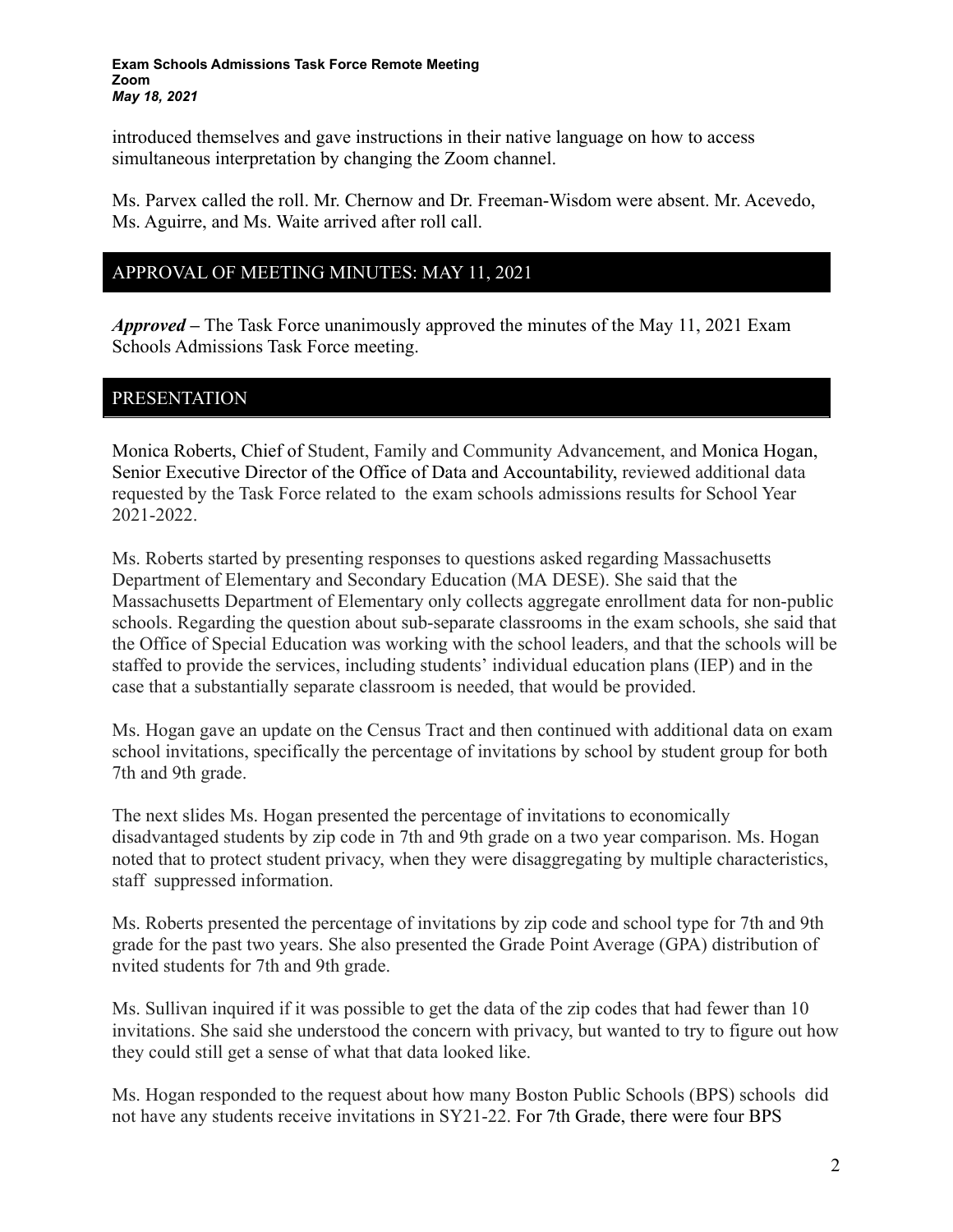schools that did not have any students receive an invitation, representing 13 applicants in total. For 9th grade, there were two BPS schools that did not have any students receive an invitation, representing six applicants. The McKinley school had no applicants for 7th or 9th grade, and the Horace Mann School had no applicants for 9th grade.

Ms. Skerritt asked the presenters if they had a data analysis summary of GPA by zip code. Ms. Roberts said that for 7th grade, most GPAs were B+ plus or higher in the average for the neighborhoods. Most of them were between a B+ and A-. The lowest average in terms of neighborhood was in the B plus zone. Ms Hogan clarified that all students with a perfect GPA, a 12, did receive an invitation to an exam school. For 9th grade, the average GPA across neighborhoods was a B+ to an A-range across all of the zipcodes.

Mr. Acevedo asked if there was any evidence of a drop in the average GPA distribution, with this year's student body compared to previous year. Ms. Hogan explained that because the GPA represented different time periods, it was hard to make that comparison. Additionally, the overall GPA was not rounded this year to an integer, whereas in previous years, students' GPAs were rounded to the nearest whole number. Ms. Skerritt added that in the past, GPA was not the sole criteria, so students' GPAs could be mitigated or compensated with the assessment scores. She added she anticipated that these students would thrive with the grades they had.

Mr. Contompasis asked about the decision of not rounding off the grades. Ms. Lum said that the Working Group decided not to round because they wanted to mitigate ties.

Dr. Tung asked about a definition of rigor from BPS. Ms. Roberts said the Office of Academics and the Chief of Schools were looking more deeply at the definition of rigor of BPS, but she did say that BPS Essentials for Instructional Equity guides the work of ensuring academic rigor and in this case rigor is academically, intellectually, and personally challenging, as well as culturally and linguistically sustaining instruction, learning experiences, coursework and educational expectations.

Dr. Tung pointed out the difference of this definition from the one that the U.S. News and World Report uses to rank schools. Ms. Skerritt clarified that when she discussed maintaining rigor, she was thinking more about the overall achievement of the school, as measured by how schools are generally tiered and or ranked by achievement, than the actual learning process.

Ms. Sullivan added it was an important question to get an answer to as there seemed to be a gap between different definitions of rigor and she wanted to make sure the Task Force members were all on the same page. Mr. Contompasis added that the key question is: How does the district measure what is definition of rigor?

Mr. Acevedo reminded the members of what he had expressed at the Friday, May 11th meeting, that the word rigor, is for many an exclusionary term and how important it is to come up with admissions recommendations that are both protecting the schools' rigor while being inclusive.

Ms. Sullivan asked the members if they had thoughts and ideas about criteria.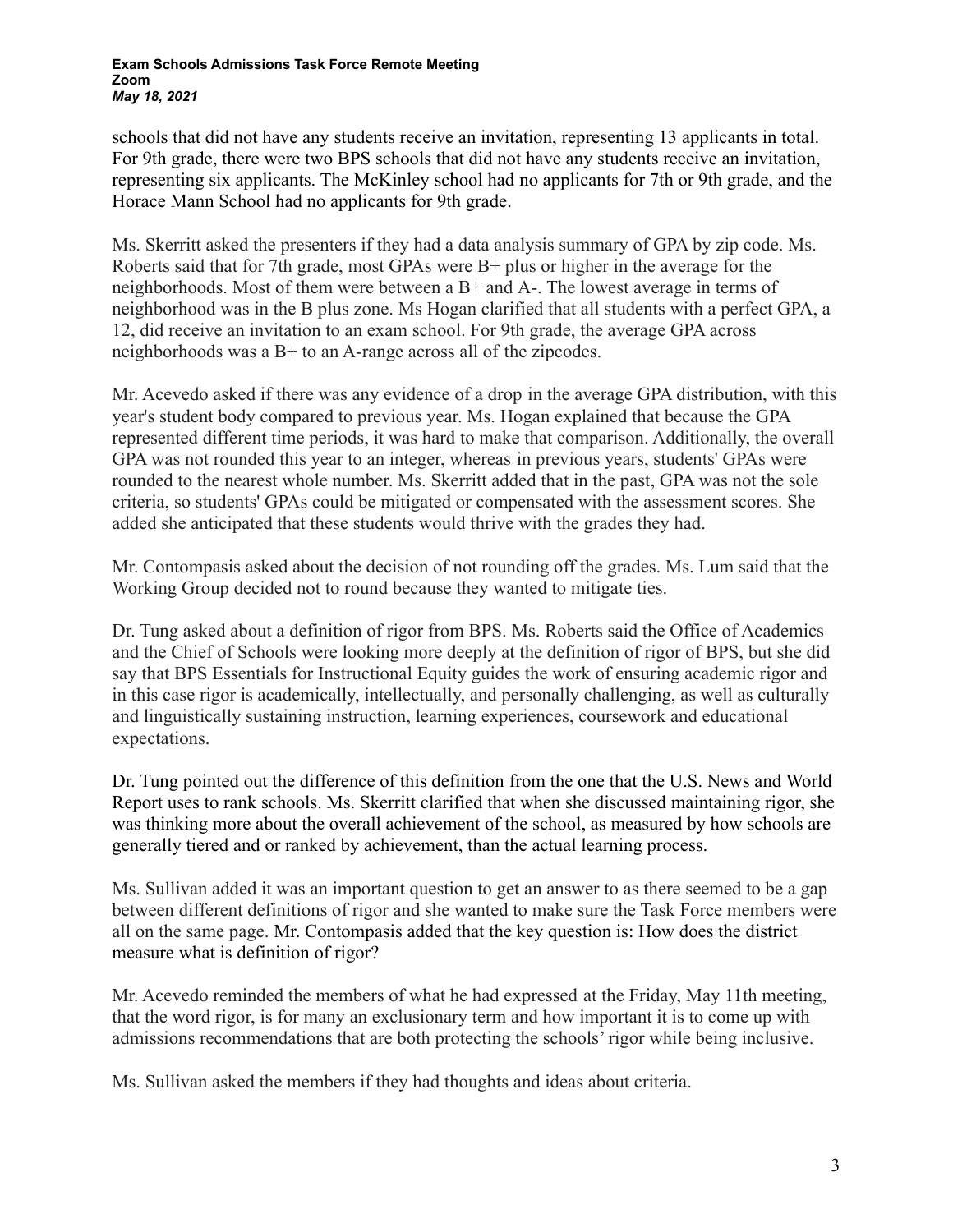#### **Exam Schools Admissions Task Force Remote Meeting Zoom** *May 18, 2021*

Mr. Cregor asked that as they reach back to the School Committee on the question of rigor, should they also review with them, the part of the charter where they make reference to diversity and make sure that it is indeed in alignment with what the School Committee is expecting the Task Force to review. He also said that he does expect there to be a legal challenge which means that they will have to do their best as a Task Force to be meticulous and really know the ground rules. He also said that they need to make sure that, whatever plan they come up with, it's subject to a periodic review that can incorporate the feedback of students as to their experiences on the basis of their race, neighborhood, and socio-economic status.

Ms. Lum wondered if they could use the temporary policy as a benchmark to start with, and improve it.

Ms. Skerritt said that she would feel uncomfortable using the temporary policy as the starting point being that it was created out of the unavailability of specific information. She said she was interested in the models such as Detroit, where applicants were able to apply as their own person, but with additional factors and considerations based on their specific status. She also said she would like to look at the school type that a student attends, because some of the inequities around things such as test preparation and resources were often very much connected to the resources and the status of the schools.

Mr. Acevedo said he would also be cautious about using the one-year policy as a baseline, specifically as the recommendations passed constitutional muster because they were by definition, limited in scope. He didn't think it was clear that the same policy would pass constitutional muster long term. He also thought it would be interesting to look at communities that had enacted intentionally long term policies.

Ms. Grassa said she thought the members needed to have a real conversation about whether or not they were going to use an assessment in the recommendations.

Ms. Lum said that she had heard someone suggesting using grading in more subjects than math and English Language Arts (ELA).

Ms. Skerritt asked any members who may not recommend an assessment as a component of the policy to please suggest another attainable data point from all applicants that could represent students' performance at or near grade level before matriculating to the schools.

Ms. Sullivan finished by asking the members to think if they were designing a policy that was intended to exclude, or to include students, because depending on the policy they were intending to design, it would inform the types of criteria that they might recommend be included in a policy. She also encouraged each member to individually design a policy to help them guide their individual thinking while giving them something to work with when they come together as a group.

## GENERAL PUBLIC COMMENT